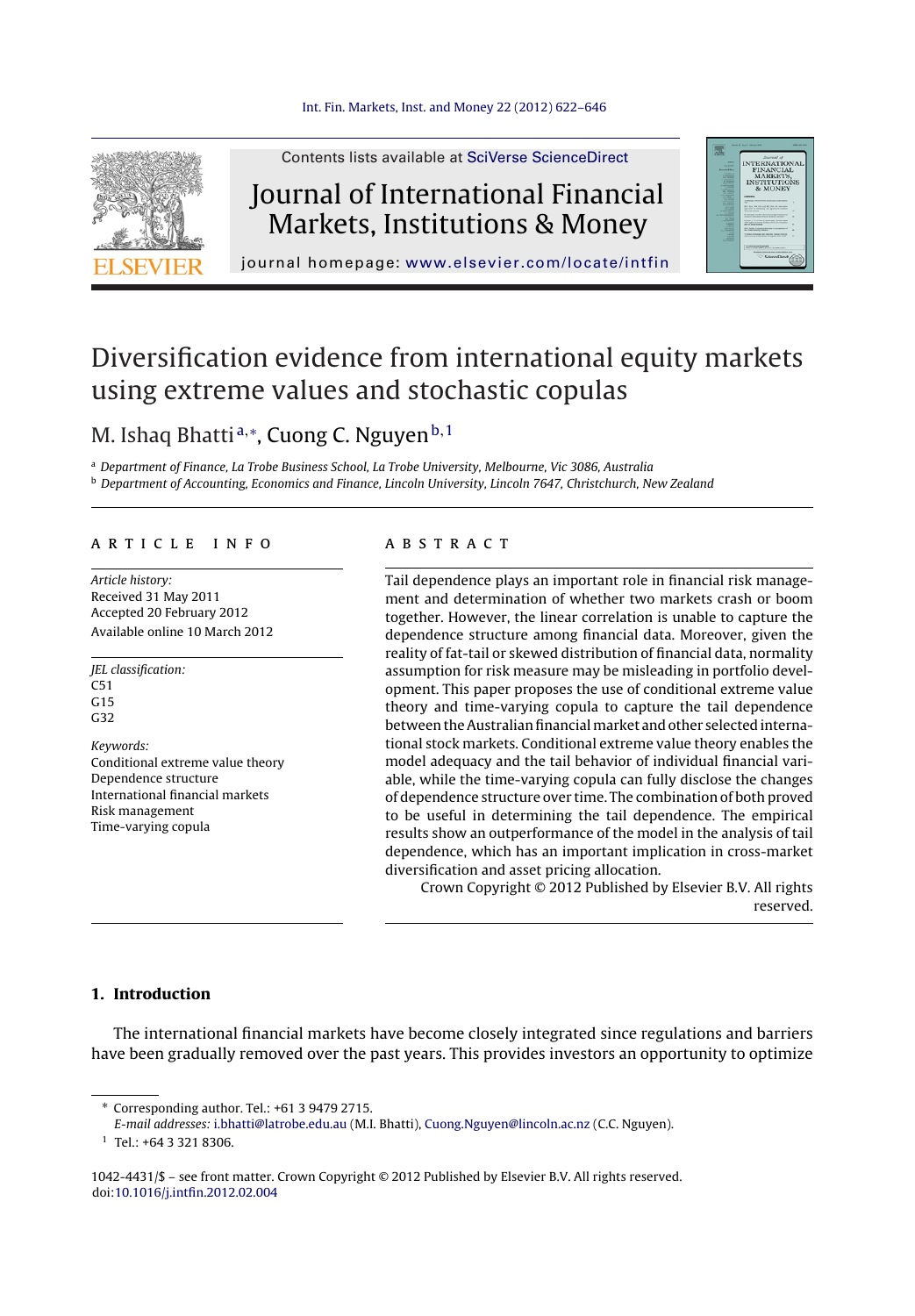portfolios by higher returns and lower risk. One of the problems of measuring the risk of a portfolio is to model joint distribution of individual risk factor returns affecting portfolio during a specific period. The joint probability distribution plays a key part in determining dependency among variables. The normal distribution has long dominated the multivariate analysis of statistical modeling in the area of financial risk management. The joint normal distribution was usually assumed in risk analysis because the association between any two random variables can be fully described given the normal marginal distributions and the correlation coefficient which measures the dependence between variables.

However, due to the existence of skewness and kurtosis in financial data, the heavy tails abnormality has been found in financial time series data ([Dacorogna](#page--1-0) [and](#page--1-0) [Picctet,](#page--1-0) [1997;](#page--1-0) [Danielsson](#page--1-0) [and](#page--1-0) [Vries,](#page--1-0) [1997,](#page--1-0) [2000\).](#page--1-0) [Zivot](#page--1-0) [and](#page--1-0) [Wang](#page--1-0) [\(2006\)](#page--1-0) explored the problem of abnormality in BMW and Siemens returns showing that normal distribution cannot capture tail dependence. The alternative multivariate distributions have been investigated in response to the fat-tail problem which might not fully capture dependence structure which expresses the co-movement between variables.

The answer to the problem resorts to [Sklar](#page--1-0) [\(1959\)](#page--1-0) copula theorem to separate marginal effects from dependence structure. Using the copula model has several advantages in modeling dependence compared to using the joint distribution directly. First, copula functions are very flexible in modeling dependence since they allow to separately model marginals and the corresponding dependence structure. Second, copula functions enable us to directly model tail dependence; and they signify not only the degree but also the structure of the dependence. Third, copula functions are invariant under transformations of the data while the linear correlation is not. Therefore, its flexibility in model specification enable the use of any specified marginal distributions to join with any available copulas, thus creating complex non-normal distributions which can fully capture dependency. Importantly, some copulas can help model tail dependence or co-movements among financial variables. [Patton](#page--1-0) [\(2006\)](#page--1-0) has extended copula theory to time-varying conditional copula theory, which allow copula parameters to vary over time in terms of evolution equations. This model proves to be informative in analyzing the dynamics of dependence structure, providing better understanding of the fluctuation of dependence over time.

Modeling dependence structure using copula is introduced by a number of authors, including [Fantazzini](#page--1-0) [\(2007\),](#page--1-0) [He](#page--1-0) [\(2003\),](#page--1-0) [Mendes](#page--1-0) [and](#page--1-0) [Souza](#page--1-0) [\(2004\),](#page--1-0) [Canela](#page--1-0) [and](#page--1-0) [Collazo](#page--1-0) [\(2005\),](#page--1-0) [Giacomini](#page--1-0) [and](#page--1-0) [Hardle](#page--1-0) [\(2005\),](#page--1-0) [Junker](#page--1-0) [and](#page--1-0) [May](#page--1-0) [\(2005\),](#page--1-0) [Hu](#page--1-0) [\(2006\),](#page--1-0) [Ane](#page--1-0) [and](#page--1-0) [Labidi](#page--1-0) [\(2005\),](#page--1-0) [Rosenberg](#page--1-0) [and](#page--1-0) [Schuermann](#page--1-0) [\(2006\),](#page--1-0) [Ozun](#page--1-0) [and](#page--1-0) [Cifter](#page--1-0) [\(2007\),](#page--1-0) [Rodriguez](#page--1-0) [\(2007\),](#page--1-0) among others. The marginal distributions are modeled separately and then combine with a copula function, which is a multivariate distribution with uniform marginals. According to [Nelsen](#page--1-0) [\(2006\),](#page--1-0) there is a unique copula representing the dependence structure for every multivariate distribution with continuous marginals. Therefore, modeling marginal distributions before joining them with copula is also an important step since adequate univariate distributions would bring better results for dependence structure after using copula functions.

There are many methods modeling univariate distributions in statistics literature, in which extreme value distributions have been used most in risk analysis because they are based on sound statistical theory and offer parametric form for the tail of a distribution [\(McNeil](#page--1-0) [and](#page--1-0) [Frey,](#page--1-0) [2000\).](#page--1-0) With interest of modeling tail dependence for risk management, the paper adopts an approach of combining conditional extreme value theory (C-EVT) and copula theory to capture the dependence structure between financial variables. C-EVT is based on the idea that the conditional return distribution can be easily constructed from the estimated distribution of the residuals and estimates of conditional mean and volatility (GARCH). As results in [McNeil](#page--1-0) [and](#page--1-0) [Frey](#page--1-0) [\(2000\)](#page--1-0) and [Ghorbel](#page--1-0) [and](#page--1-0) [Trabelsi](#page--1-0) [\(2007\),](#page--1-0) using C-EVT-based methods will reflect two stylized facts exhibited by most financial return series, namely stochastic volatility and the fat-tailedness of conditional return distributions. The dependence structure, then, will be figured out after joining C-EVT marginals with any available copulas.

Recently, [He](#page--1-0) [\(2003\)](#page--1-0) used EVT-copula model to capture dependence between equities and found that the copula-base model outperforms others in risk analysis, especially Value-at-risk (VaR) computation. [Clemente](#page--1-0) [and](#page--1-0) [Romano](#page--1-0) [\(2003\)](#page--1-0) used copula-EVT approach to model operational risk with insurance loss data. They found that the model effectively captures the right tail of the distribution which further implies the risk measures, avoiding every possible underestimate of risk.

When it comes to copula applications in financial market, there are also several papers using copula to capture tail dependence. [Hu](#page--1-0) [\(2006\)](#page--1-0) used mixed copula model to find the dependence between some